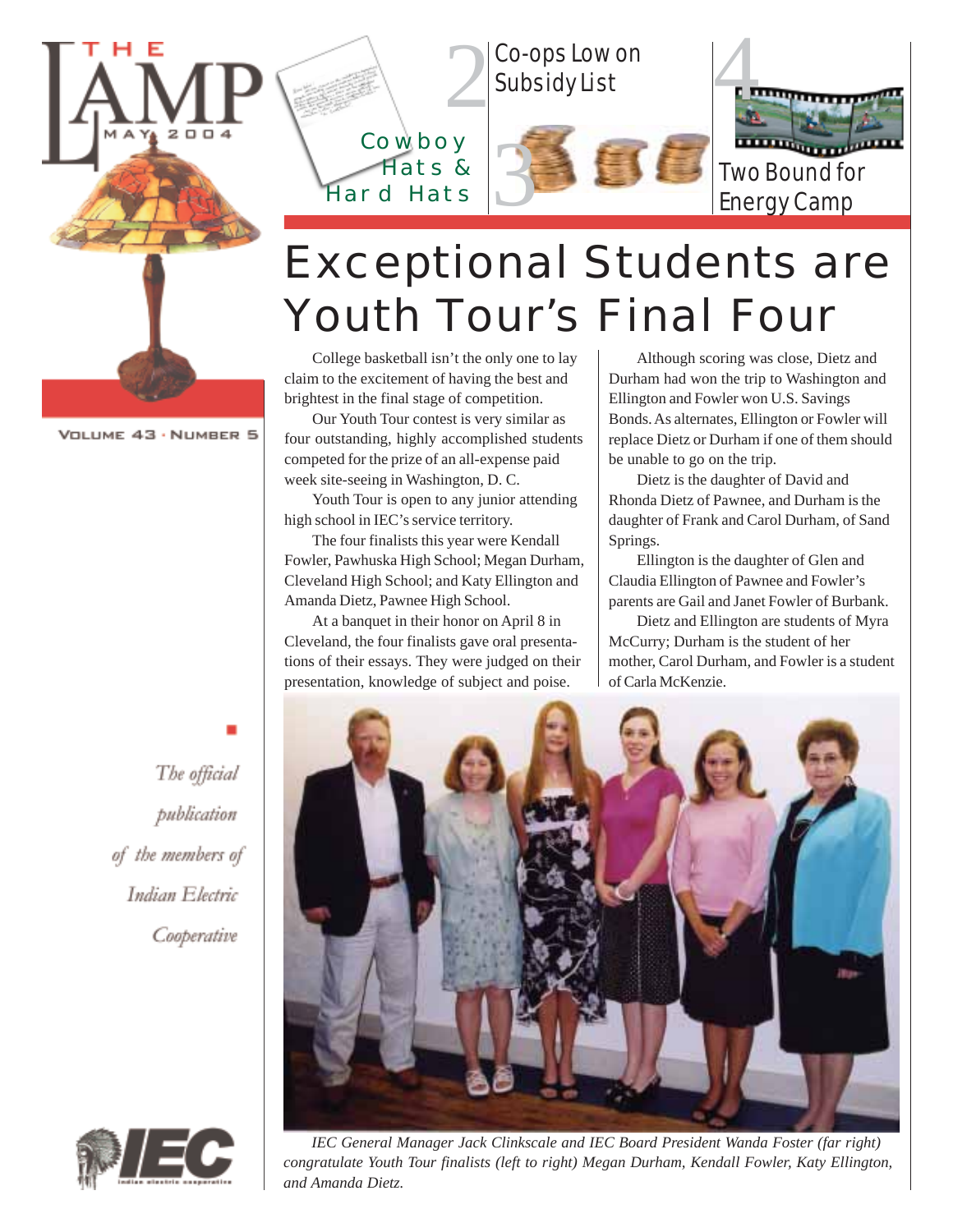### Cowboy Hats & Hard Hats

## I Will Always Listen

I received an interesting letter after the announcement of our planned June 1 rate increase. It read:

*"Dear Sirs:*

*We are now in the middle of a depression; people are out of work and most are having a hard time getting by; Social Security is low for all older senior citizens and also we are satisfied with the present service we are getting.*

*So we do not need any raises in our electric rates. Hope you listen to this.*

*(Signed) A Customer"*

I try to respond to most letters I receive but this one had no return name or address, however, it raised some interesting issues and I feel this column is a place to respond since we do indeed listen to our members.

I realize times are hard for a lot of folks and it is difficult indeed to survive on a fixed income. Although we have been going through an economic downturn, I believe we are far from a depression and we will rebound. We have a simple test for every expenditure this cooperative makes. "Can we justify this

expense to the members of Indian Electric Cooperative?" If we can't, then we shouldn't make it. We strive to be fiscally responsible while maintaining the best service to our members that we can. This means maintaining an electric distribution system that covers a very large geographic area. This means keeping a well-trained, qualified, professional work force. This means providing our employees with dependable tools, equipment and transportation. And this means doing all this while maintaining the financial integrity of the system and meeting the mortgage requirements of our lenders.

I was glad to see that "A Customer" was satisfied with the service he/she is receiving. However, the point of this rate increase is to maintain this quality of service. This rate increase is not for any specific item which will greatly improve your service. It is to maintain our current level of service and remain in sound financial condition. We are always striving to improve our level of service, but

### by Jack Clinkscale, General Manager

that is not what is driving this increase. This increase is driven by increasing costs due to normal inflation. Our last rate increase was in 1996 and the cost of running our business has risen just as costs for goods that you purchase have also risen.

"A Customer," I am sorry we have to raise your electric rates. Even though times may be hard, there is never a good time for a rate increase. And

although I cannot change the need for this increase, I will always listen.

#### **INDIAN ELECTRIC COOPERATIVE, INC.**

**Office Hours** 7:30 a.m. – 4:00 p.m. (Monday - Friday) (918) 358-2514 www.iecok.com

**To Report an Outage** (918) 358-2514 or 1-800-482-2750

**24-hour Service Center** (918) 295-9520

**Board of Trustees** Wanda Foster, President **District 5** Loris Peckenpaugh, Vice-President District 6 Berry Keeler, Sec.-Treas. District 9 Robert Burk District 1 Mike Spradling District 2 **J.W. Perry District 3** Leon Day District 4 Bill Boone District 7 Gary Moore **District 8** Rock Reese District 9 District 9

Jack Clinkscale General Manager

*The Lamp* (USPS 942-940) is published monthly by Indian Electric Cooperative, Inc., P.O. Box 49, Highway 64 Southeast, Cleveland, Oklahoma 74020 for the interest of its membership. Subscription price was \$0.17 per month in 2002. Periodical postage paid at Cleveland, Oklahoma and additional mailing offices.

- Postmaster: Send address changes to The Lamp, P.O. Box 49, Cleveland, OK 74020.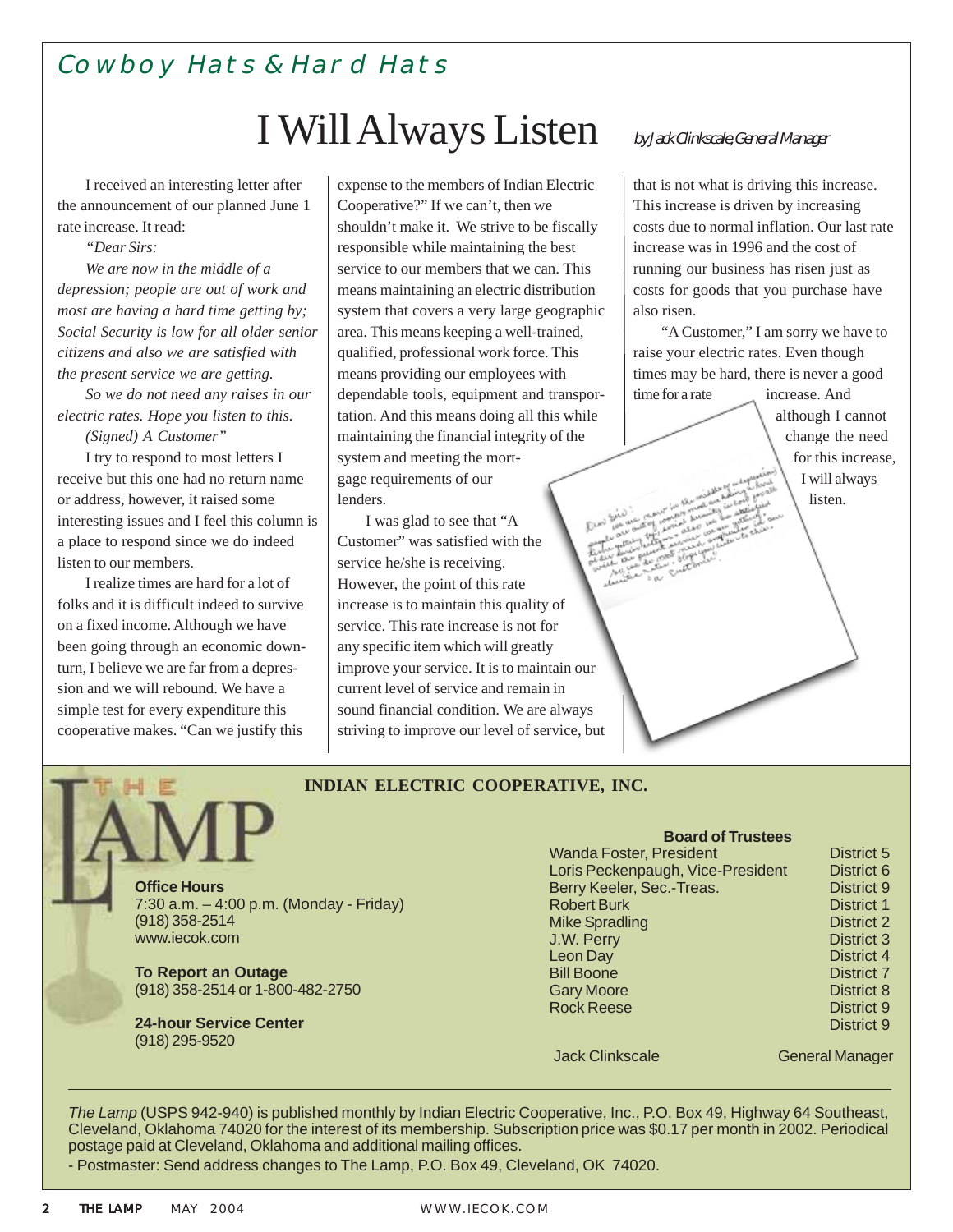# Study Shows Federal Subsidies Greater for IOUs and Municipal Systems than for Co-ops

The federal government provides far more in support to investor-owned utilities (IOUs) and municipal systems than to cooperatives, according to a National Rural Electric Cooperative Association (NRECA) study based on a variety of congressional and Department of Energy reports.

The annual study, released in March by the NRECA strategic analysis unit, showed that co-op loans and government assistance amounted to about \$8 per consumer-member in 2002, compared to \$57 per customer for municipals and \$35 for IOUs.

The NRECA strategic analysis unit has compiled this data for several years to accurately inform lawmakers on the subsidy issue.

Using the Department of Agriculture's 2002 Statistical Report, "Rural Electric Borrowers," federal subsidies were calculated for 675 co-ops serving more than 11 million consumer-members.

They received about \$83 million in Rural Utilities Service (RUS) loans during 2002. After adjusting for federal and RUS

interest charges, it resulted in about \$8 per consumer-member, according to NRECA's analysis. Another 235 co-ops have repaid their RUS loans in full.

The differences for each type of utility become even sharper after

that while

municipal systems average 44

ops, which serve sparsely

considering **GOVERNMENT SUBSIDIES IN 2002** IOUs average THE STATES (\$67 MILITIES) **BOO** 34 customers 188  $= 140$ per mile, and 346 \$40 \$35 Cus \$35.  $120$ 520 S15 per mile, co-810 \$5 Co-ops **Munis IOUs** 

IOUs charge rates that also include amounts for presumed federal tax liabilities, but thanks to various tax breaks – such as investment tax credits and accelerated depreciation – they are permitted to retain most of what they

> collect for federal taxes. The tax credits amounted to about \$3.3 billion in 2002, bringing the subsidy to IOUs to about \$35 per customer. "The



populated rural areas, average only 6.6 consumer-members per mile.

Municipals receive subsidies of about \$937 million, based on a calculation of federal revenue lost because of the issue of municipal bonds. The calculation was taken from a Department of Energy study of 516 municipal systems.

assistance to the investor-owned and cityowned utilities continues at high levels," says Dena Stoner, NRECA vice president of government relations. "For co-ops, the appropriation to finance RUS electric loans continues at a very modest level."



*IEC offices will be closed Monday, May 31 in observance of the Memorial Day holiday.*

Please call (918) 358-2514 or 1-800-482-2750 if you experience an interruption in your electric service.